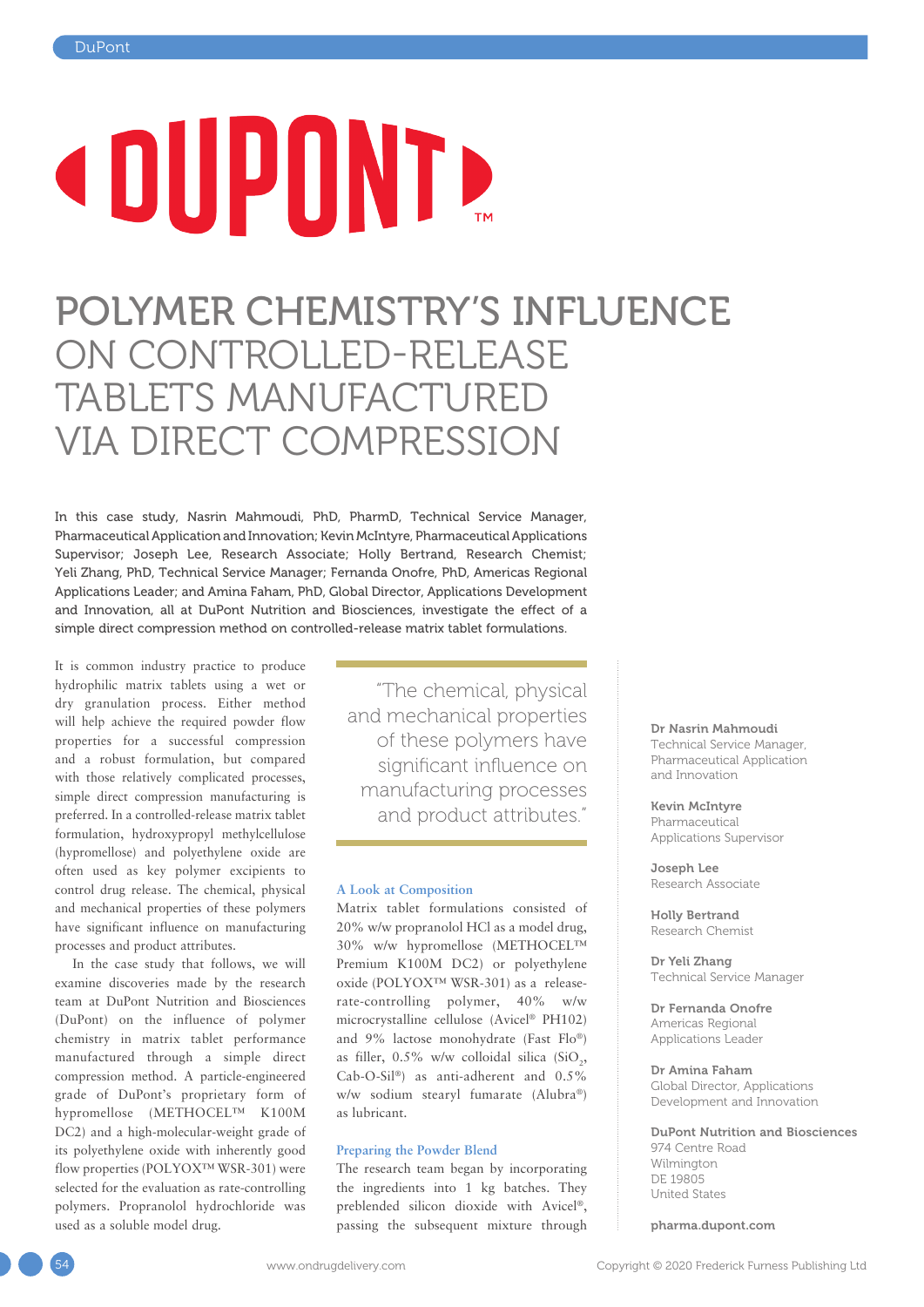a 20-mesh screen. The preblend silicon dioxide mixture, propranolol HCl and fillers were then passed through a conical mill (Quadro® Comil® Scalable Lab System) at 2,500 rpm for de-lumping and to ensure uniform distribution of the drug. The final mix was blended with the rate-controlling polymer and lubricant in a 4-qt V-blender (with no intensifier bar) at 25 rpm for 15 minutes.

#### **Powder Blend Testing**

Particle size distribution of the ratecontrolling polymers – METHOCEL™ Premium K100M DC2 and POLYOX™ WSR-301 – were measured using a laser diffraction technique.

The bulk and tapped densities of each blend were measured to obtain Carr's Compressibility Index (Equation 1), an indication of the flowability of a powder in which lower values indicate better flow properties; and the Hausner ratio (Equation 2), a number correlated to the flowability of granular material where Vt is the tapped density of powder (g) and Vb is the bulk density (mL).

#### **Equation 1**

Compressibility Index = 100 x 
$$
\left(\frac{Vt - Vb}{Vt}\right)
$$

**Equation 2**

$$
Hausner Ratio = \frac{Vt}{Vb}
$$

#### **Time for Compression**

Each blend was compressed into 400 mg tablets on a four-station Korsch rotary tablet press, using a 13/32 SRC tooling at a turret speed of 20 rpm. A compression profile was generated at five compression forces (4, 6, 8, 10 and 12 kN). The resulting matrix tablets were evaluated for physical properties, assay and content uniformity, hydration and gel properties, drug release and stability. Tablet properties, including weight and dimensions (n=5), were measured manually. Crushing strength was measured using a Dr Schleuniger 8M Pharmatron tablet hardness tester. Friability of tablets (n=16) was performed at 100 drops using a VanKel 45-2000 friability tester, according to USP. Tensile strength (TS) of tablets was calculated, and tablets with TS of 2 MPa were selected for further comparison studies.



Figure 1: Particle size distribution of METHOCEL™ Premium K100M DC2 and POLYOX™ WSR-301.

| ID             | Description                                        | <b>Bulk</b><br>Density<br>$g$ /cc | <b>Tapped</b><br>Density<br>$g$ / $cc$ | Carr's<br>Compressibility<br>Index $(\%)$ | Hausner<br>ratio |
|----------------|----------------------------------------------------|-----------------------------------|----------------------------------------|-------------------------------------------|------------------|
| F <sub>1</sub> | Propranolol/METHOCELTM<br><b>K100M DC2</b>         | 0.44                              | 0.54                                   | 17.8                                      | 1.2              |
| F <sub>2</sub> | Propranolol/POLYOX <sup>TM</sup><br><b>WSR-301</b> | 0.46                              | 0.50                                   | 7.3                                       | 1.1              |

Table 1: Formulation blends properties.

The uniformity of each tablet was assessed by dissolving them one by one (n=10) into 100 g of methanol, followed by centrifugation and dilution of 2.5 g of supernatant with 50 g methanol. Drug concentration was measured by UV spectroscopy at 290 nm in a 1 cm cell with a methanol blank.

Biorelevant dissolution testing was carried out using USP Apparatus 2 at 100 rpm with a buffer of 0.1N HCl for 90 minutes, followed by media replacement with 900 mL pH 6.8 phosphate buffer.

#### **Hydration Properties and Gel Strength**

The DuPont team measured polymeric hydration and gel strength from the prepared matrix tablets using a Stable Micro System TA-XT2 Plus texture analyser set to "compression test mode". The instrument was equipped with a flat-end, cylindrical acrylic probe with a half-inch (1.27 cm) diameter to measure force while travelling downwards onto the hydrogel formed by polymer hydration. To prepare samples for texture analysis, placebo tablets of METHOCEL™ K100M DC2 and POLYOX™ WSR-301 were manufactured using a compaction simulator targeting a TS of 2 MPa. The active tablets with the same TS were also tested for gel strength. The tablet samples were hydrated in 0.1N HCl (2h) and transferred into deionised (DI) water (25 mL) followed by testing at one, three, five and 24 hours after DI water hydration. All samples were tested in triplicate at each time interval.

#### **Results**

Figure 1 shows particle size distribution of the release-rate-controlling polymers, METHOCEL™ Premium K100M DC2 and POLYOX™ WSR-301. Densities and flow indices of both formulation blends are shown in Table 1. Clear differences in particle size distribution, densities and flow properties were found. The METHOCEL™ powder with smaller mean particle size (85 µm) contributed to the higher density of the blend and the higher Carr index (18). As expected, the POLYOX™ with a larger mean particle size (177 µm) contributed to the lower Carr index (7.3), lower tapped density and improved flow properties of the POLYOX™ formulation blend.

Regardless of the differences in blend flow properties, both tablet formulations demonstrated low weight variation with an RSD of less than 0.5%, which indicates satisfactory flow properties of the blends.

Tabletability of the propranolol tablet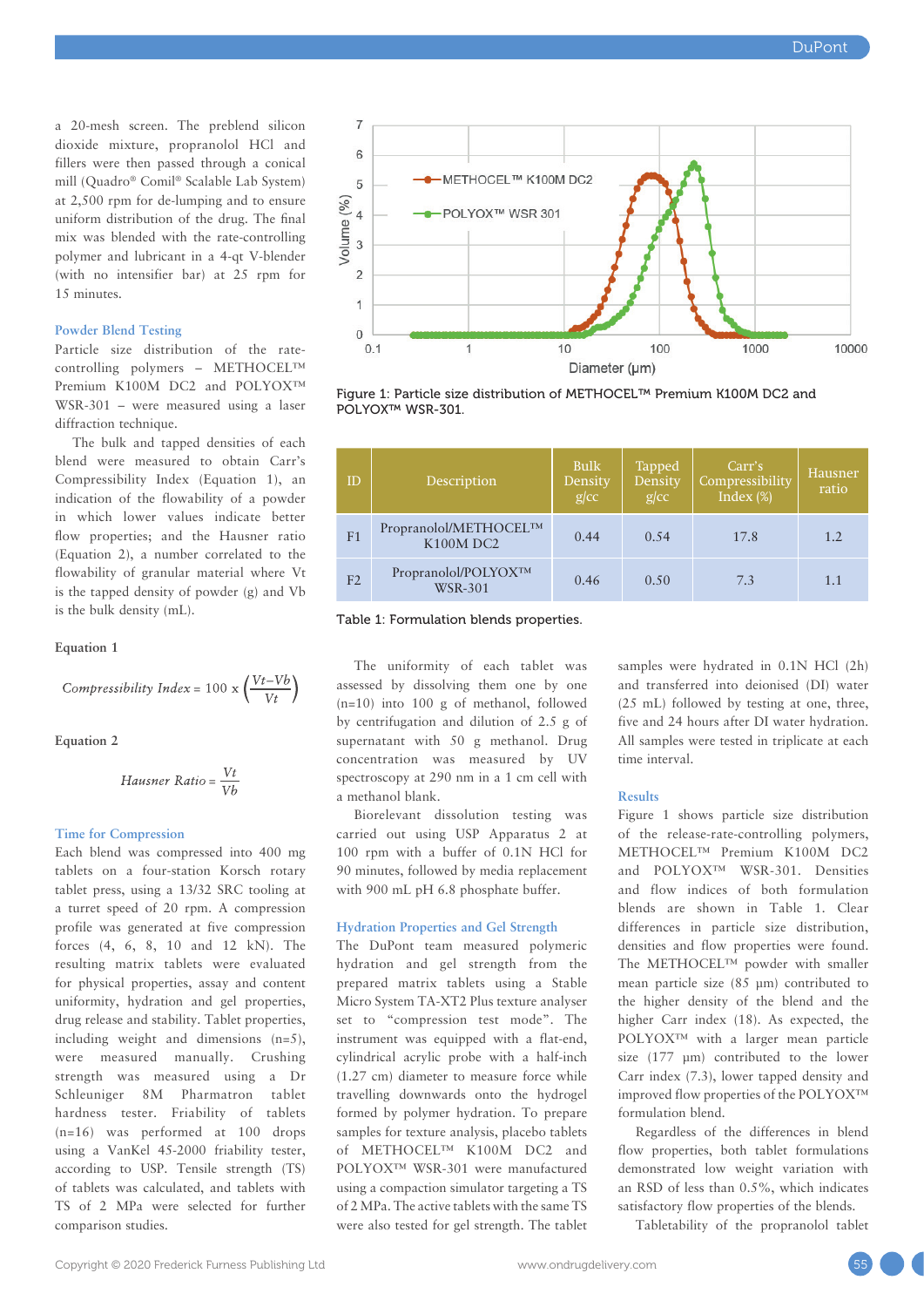

Figure 2: Tabletability of the propranolol formulation.



Figure 3: Comparative dissolution profiles of propranolol tablets.



Figure 4. Comparative dissolution profiles of propranolol tablets - stability evaluation.



Figure 5. Comparative gel strength of METHOCEL™ K100M DC2 tablets and POLYOX™ WSR-301 tablets.

formulations are shown in Figure 2. POLYOX™ tablet formulations demonstrated higher tablet hardness and tensile strength, which indicates higher compactability of the POLYOX™ polymer with no influence on performance demonstrated by comparable dissolution (Figure 3).

Friability of both tablets was low, 0.1% (TS, 2.24 MPa) and 0.06% (TS, 2.63 MPa) for the METHOCEL™ and the POLYOX™ formulations, respectively.

Uniformity of dosage-unit testing for the METHOCEL™ K100M DC2 matrix tablet samples displayed a mean weight of propranolol HCl of 80.8 ±1.5 mg/tablet  $(n=10)$  or 101.0  $\pm 1.9\%$  of the 80 mg label claim. The calculated USP acceptance value (AV) of 4.5 satisfied the USP requirement of less than or equal to the maximum allowed acceptance value (L1) of 15.0. For the POLYOX™ WSR-301 matrix tablets, the mean weight of propranolol HCl was 81.6  $\pm 0.8$  mg/tablet (n=10) or 102.0  $\pm 1.1\%$  of the 80 mg label claim. The calculated USP AV of 2.5 satisfied the USP requirement of less than or equal to the maximum allowed acceptance value (L1) of 15.0.

The extended drug-release profiles of both tablet formulations were shown to be robust, as shown in Figure 3. While the propranolol HCl release from POLYOX™ based tablets was slightly faster, the difference was not significant and both profiles were similar with an f2 similarity factor – a measure of the closeness between two dissolution profiles – greater than 71.

The stability study of both tablet formulations indicated no significant changes in drug release after storage for one month under conditions of accelerated stability. The comparative dissolution profiles of the tablets are shown in Figure 4.

Studying hydration showed that POLYOX™ hydrates faster and becomes softer than METHOCEL™ K100M DC2. an observation found in gel strength studies as well. As shown in Figure 5, less force is needed for the probe to travel into the POLYOX™ gel layer as compared with the METHOCEL™ gel layer surrounding the tablets.

#### **Direct Compression Success**

DuPont successfully employed METHOCEL™ K100M DC2 and POLYOX™ WSR-301 to manufacture matrix tablets using a simple direct compression method. The two robust matrix tablet formulations for propranolol HCl,